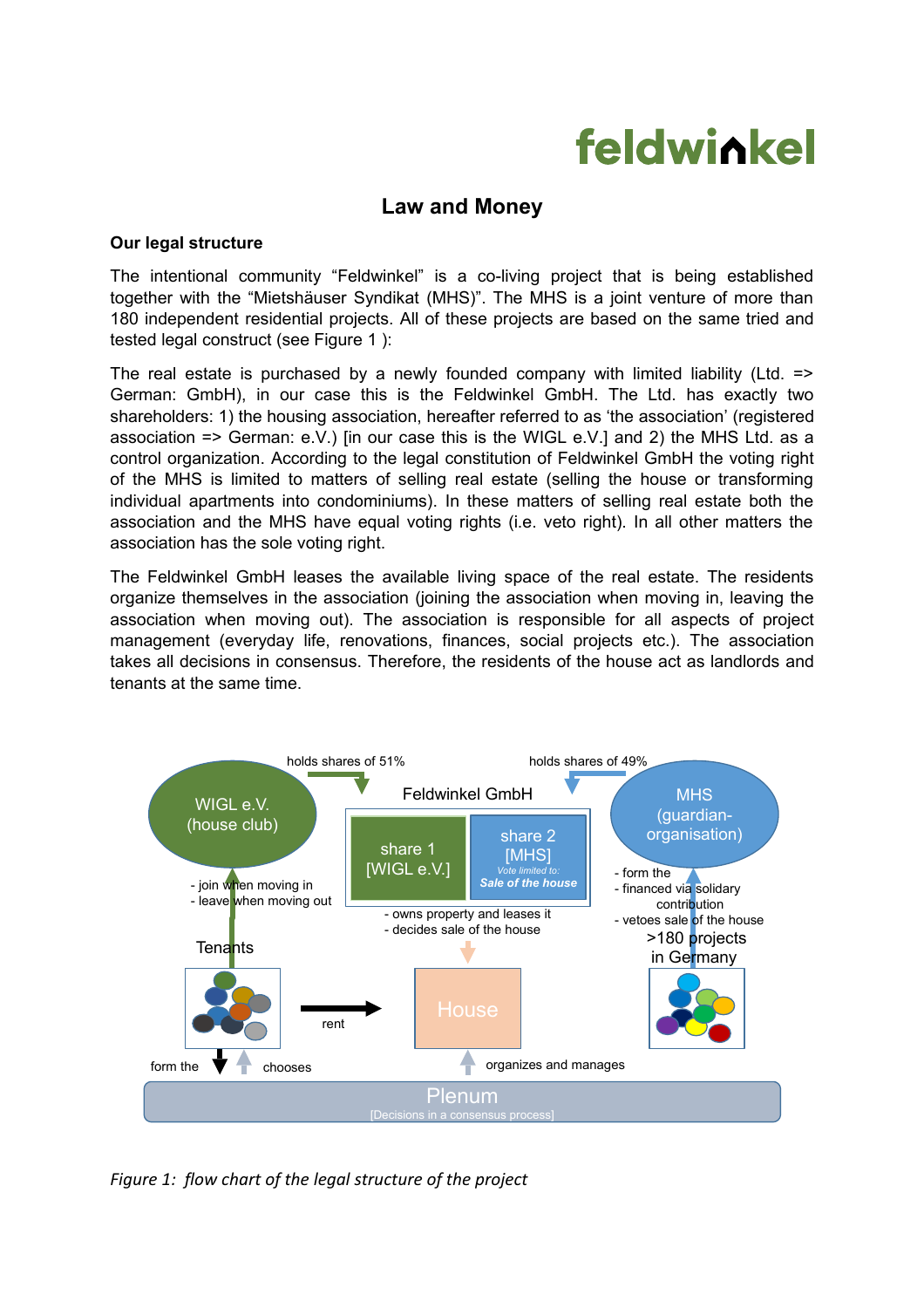The legal constructs render the real estate practically unsaleable (according to its constitution the MHS will never agree to sell the real estate). Accordingly, the real estate is removed from the market, the rental price is undocked from the local rent index and the rent is only used to refinance the purchase and maintenance of the real estate. The rent is never used to generate profit.

## **Our financial structure**

The Feldwinkel GmbH needs borrowed capital to purchase and renovate the existing houses as well as to purchase the neighboring building site and construct a new building. For the purchase of the existing houses the creditor is the GLS Bank (around 560.000€). The GLS Bank grants credits only to sustainable companies and is involved in financing the majority of all MHS projects. We have negotiated a 10 year tied interest rate of 1.1%. We will start negotiations for a credit concerning the building site and the construction of a new building once the municipality Dossenheim has updated their land-use plan and our planning phase is finished.

For our first loan the GLS bank requests an equity share of 25% (around 300.000€). The Feldwinkel GmbH does not have any equity (apart from the legally required capital deposit of 25.000€). However the GLS Bank accepts so called subordinated loans by private creditors as equity.

## *Subordinate loans*

Anyone can support our project financially. This does not happen via donations, but via private loans. To this end a loan agreement is concluded between the Feldwinkel GmbH and the interested private person. In this loan agreement the creditor can choose the conditions:

- 1. Amount of the loan (minimum 500€ due to administrative burden)
- 2. Interest rate (fixed annual interest rate 0 1,5% [you choose])
- 3. Paying out of interest (either every year, or at timepoint of loan repayment [with compound interest])
- 4. Duration of the loan (either fixed duration e.g. 5 years; or no fixed duration, but with period of notice before cancellation of the contract [min. 3 months]).

Currently we already managed the collection of enough subordinate loans by private creditors for our first loan. Yet we still need more subordinate loans for the financing of the building site and the construction of a new building.

#### *What kind of money are we looking for?*

A private subordinate loan for the Feldwinkel GmbH does not promise high return or high financial security. In other words, this is not the right investment for you if you want your money earn you high return or if you are very likely to need it for yourself very soon. We are looking for "too much money" that is lying around on your bank account doing nothing (not needed as a reserve, not invested).

With your investment nobody earns money. It is only used to finance our co-living project. The money is used to purchase and maintain real estate which belongs to the Feldwinkel GmbH.

If you happen to have this kind of money and if you are interested to invest in a local, sustainable, non-profit, solidary, self-governed, intentional community (while possibly